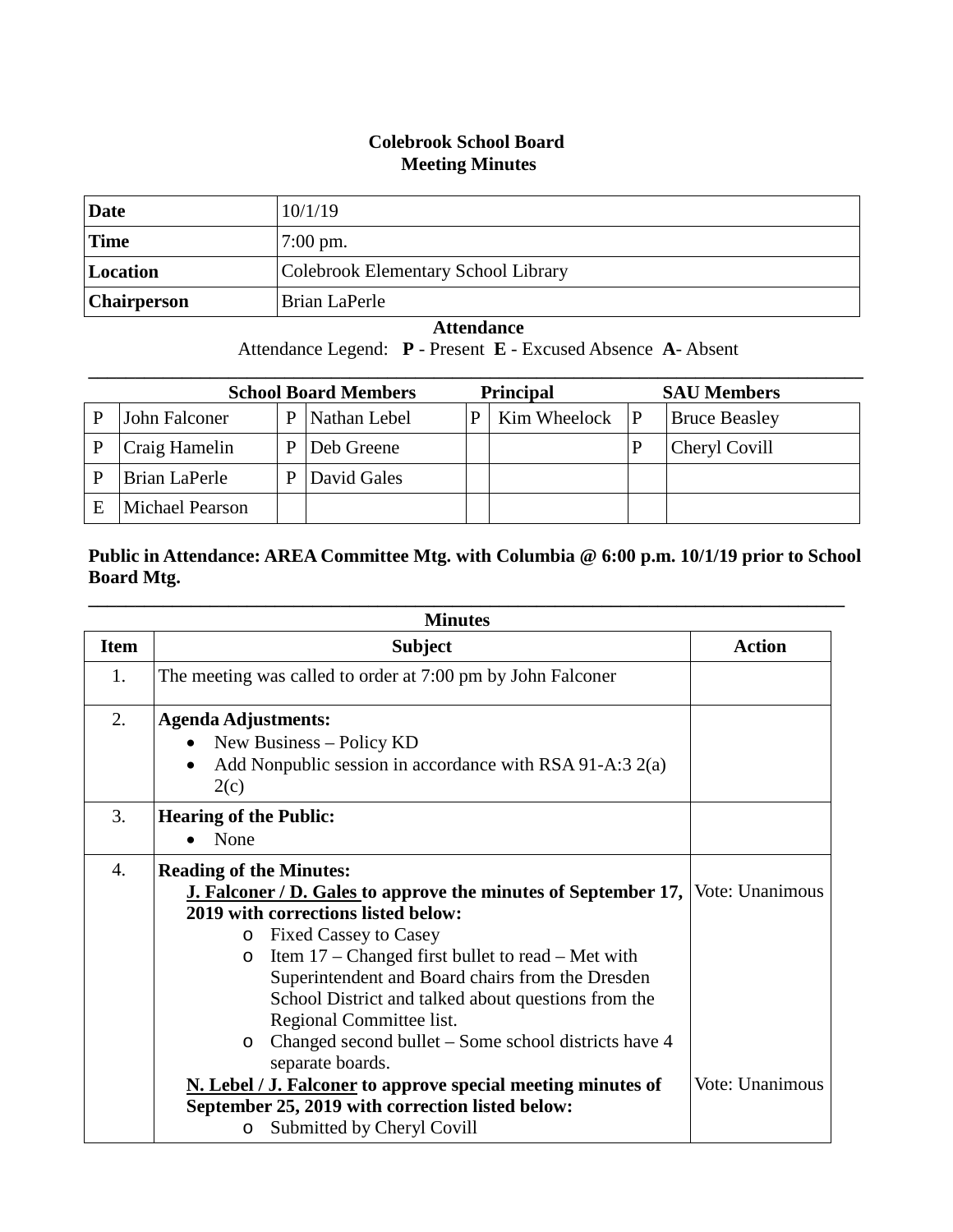| 5. | <b>Special Reports:</b>                                            |  |
|----|--------------------------------------------------------------------|--|
|    | None                                                               |  |
| 6. | <b>Principal's Report:</b> Kim Wheelock                            |  |
|    | Completed:                                                         |  |
|    | Colebrook Board Mtg 9/17<br>$\circ$                                |  |
|    | Picture day for Elementary<br>O                                    |  |
|    | Mtgs with new teachers: Rockwell, Materio, Worthing,<br>O          |  |
|    | Houston                                                            |  |
|    | Booster Club Mtg<br>$\circ$                                        |  |
|    | Bus evacuation drill / training<br>$\circ$                         |  |
|    | Homecoming week<br>$\circ$<br>Behavior matrix posters displayed    |  |
|    | $\circ$<br>Safety mtgs and walkthrough<br>$\circ$                  |  |
|    | In Process:                                                        |  |
|    | Reviewing negotiated contract for suggested changes<br>$\circ$     |  |
|    | Weekly principal's messages<br>O                                   |  |
|    | <b>Interviews for Speech</b><br>$\circ$                            |  |
|    | Upcoming:                                                          |  |
|    | Colebrook School Board mtg 10/1<br>$\circ$                         |  |
|    | Special education IEP mtgs<br>O                                    |  |
|    | <b>Building &amp; Grounds</b>                                      |  |
|    | Student J. Falconer would like to present a proposal to<br>$\circ$ |  |
|    | the board for snow machining.                                      |  |
|    | Work was done to playground equipment.<br>O                        |  |
|    | Students in school $24 \text{ days} - 82 \text{ write-ups}$        |  |
|    | Playground was down for 2 days, few minor repairs left to          |  |
|    | finish.                                                            |  |
|    | Open house this week                                               |  |
|    | <b>Student Council Report:</b>                                     |  |
|    | None                                                               |  |
| 7. | <b>Superintendent's Report: Bruce Beasley</b>                      |  |
|    | B. Beasley mentioned this year homecoming was great. Good          |  |
|    | festivities, a lot of fun, good turnout for ball games.            |  |
|    | Key Leader training $-8$ students very excited about the           |  |
|    | training.                                                          |  |
|    | State budget has passed and signed by the governor – discuss       |  |
|    | further in the agenda.                                             |  |
| 8. | <b>Business Administrator's: Cheryl Covill</b>                     |  |
|    | C. Covill passed out and spoke on the Estimated Revenue for        |  |
|    | 2019-2020.                                                         |  |
|    | Tuition sheet passed out – tuition has decreased                   |  |
|    | Ad in newspaper for a Public Hearing to come up with               |  |
|    | \$12,682.                                                          |  |
|    | Fire Alarm in the gymnasium is not working                         |  |
|    | Cellars in the gymnasium are in rough shape, need to add to        |  |
|    | the list of building projects.                                     |  |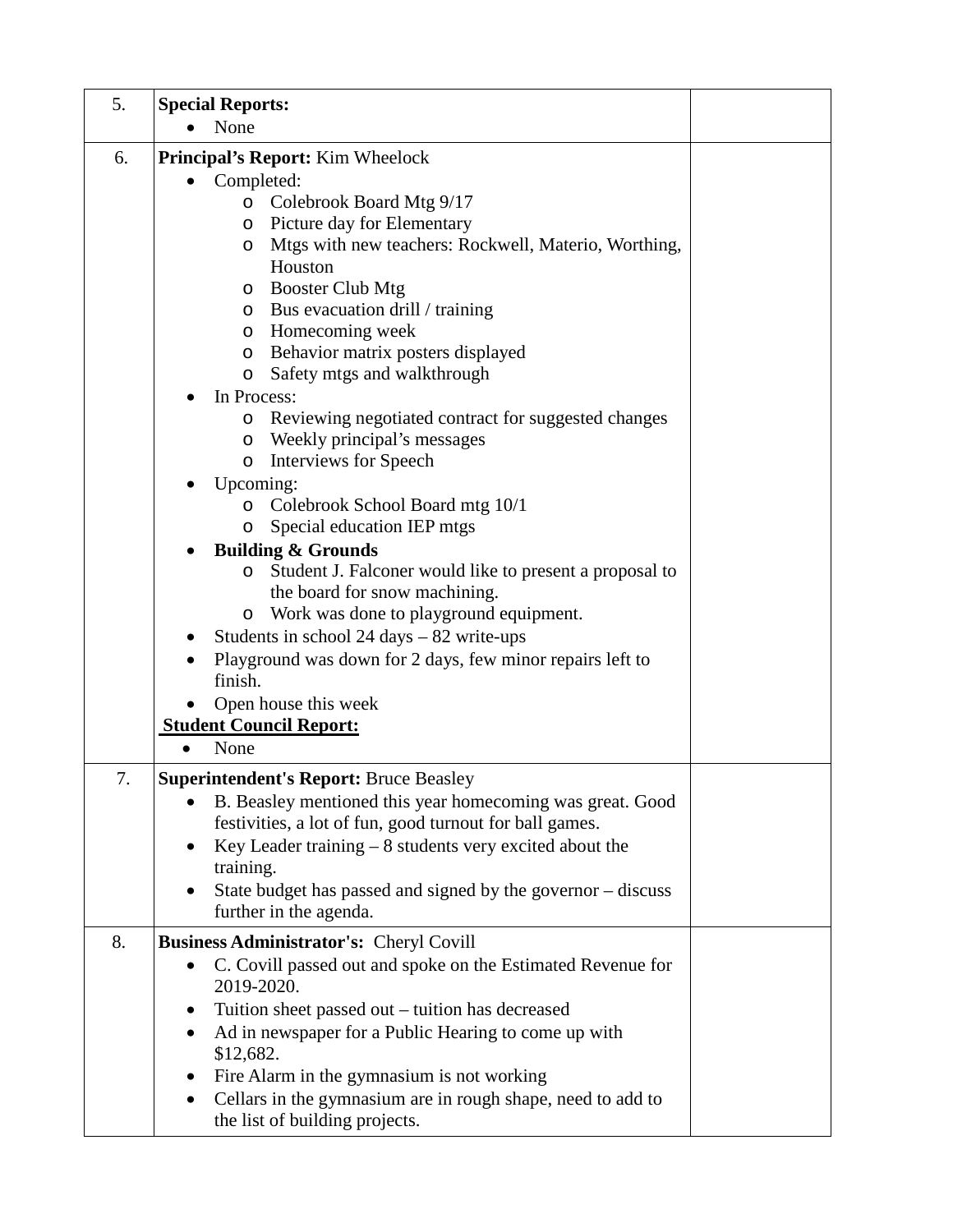| 9.  | <b>NH School Board Association Business: John Falconer</b>                                                                                                                                                                                                                                                                                                                                                                                                                                                                                                                                                                                      |  |
|-----|-------------------------------------------------------------------------------------------------------------------------------------------------------------------------------------------------------------------------------------------------------------------------------------------------------------------------------------------------------------------------------------------------------------------------------------------------------------------------------------------------------------------------------------------------------------------------------------------------------------------------------------------------|--|
|     | Keep checking emails for upcoming events                                                                                                                                                                                                                                                                                                                                                                                                                                                                                                                                                                                                        |  |
| 10. | Co-Curricular Committee Report: Brian LaPerle<br>None                                                                                                                                                                                                                                                                                                                                                                                                                                                                                                                                                                                           |  |
| 11. | <b>Building Committee: Craig Hamelin</b><br>Haven't heard anything from AHEAD                                                                                                                                                                                                                                                                                                                                                                                                                                                                                                                                                                   |  |
| 12. | <b>Policy Committee Report: Deb Greene</b><br>Last Mtg was canceled need to reschedule                                                                                                                                                                                                                                                                                                                                                                                                                                                                                                                                                          |  |
| 13. | <b>Support Staff Committee Report: Michael Pearson</b><br>B. Beasley mentioned Regional Support Staff being<br>recognized as a bargaining unit.                                                                                                                                                                                                                                                                                                                                                                                                                                                                                                 |  |
| 14. | <b>Negotiations Committee Report: John Falconer</b><br>On the agenda later – Group on $10/10$ on (ground rules) &<br>10/17 on (proposals). Meet @ 5:10 p.m. @ CES.                                                                                                                                                                                                                                                                                                                                                                                                                                                                              |  |
| 15. | <b>Curriculum Committee Report: David Gales</b><br>None<br>$\bullet$                                                                                                                                                                                                                                                                                                                                                                                                                                                                                                                                                                            |  |
| 16. | <b>Technology Committee Report: David Gales</b><br>None<br>$\bullet$                                                                                                                                                                                                                                                                                                                                                                                                                                                                                                                                                                            |  |
| 17. | <b>Regional Committee Report: Brian LaPerle</b><br>Met with the sub-committee governance had good discussion,<br>no decisions made.<br>Read Interstate Compact for new member.<br>٠<br>Need to put together step-by-step outline to know what the<br>$\bullet$<br>punch line is.<br>Next Mtg is 10/4/19 in Stewartstown @ 6:00 p.m.                                                                                                                                                                                                                                                                                                             |  |
| 18. | <b>Unfinished Business:</b><br>None                                                                                                                                                                                                                                                                                                                                                                                                                                                                                                                                                                                                             |  |
| 19. | <b>New Business:</b><br>Nursing Update:<br>Devon Phillips has accepted the nursing position,<br>O<br>starting $10/28/19$<br>Stewartstown has agreed to pay their share on the<br>O<br>Stipend.<br>Majority from Colebrook because the numbers of<br>O<br>students.<br>Keep the agreement with UCVH<br>$\circ$<br>Review of Area Agreement with Columbia<br>Pre-School limit of 10 students – can the number be<br>$\circ$<br>increased.<br>Days of operating responsibility in the Area Agreement<br>O<br>between Colebrook and Columbia – extended the end<br>of July 30, 2026.<br>How to report to Columbia the attendance of students –<br>O |  |